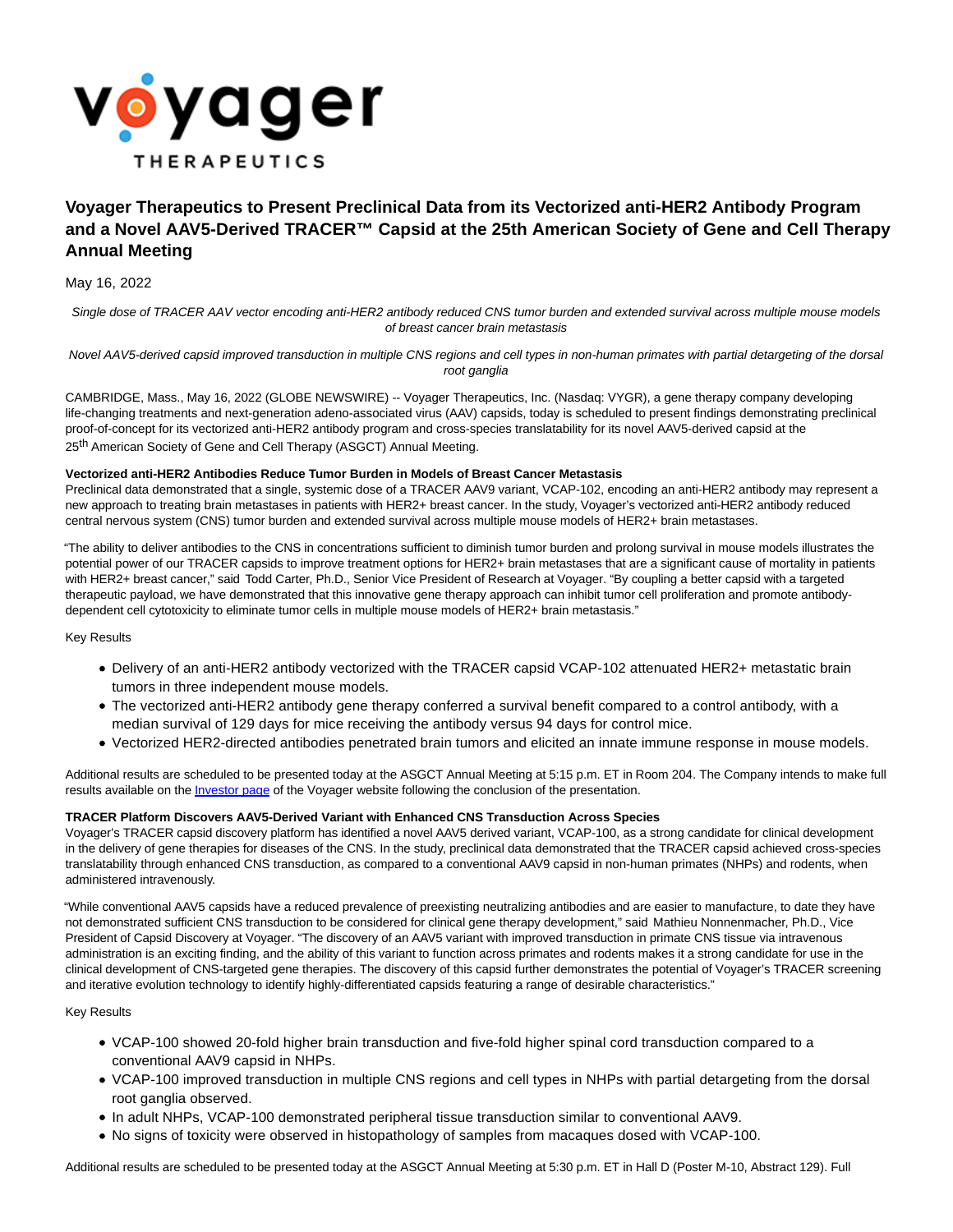results will be available on th[e Investor page o](https://www.globenewswire.com/Tracker?data=Oxsrh79MBPBoYX5zDLRMh7SPQMlZQC_x8Zd9rX7Ovczbkc9DOExd3UafVpb_qxiRN0YcOVkI73SpWH1Im83B-nQW-xGag_0A9jdb3ADLSou0GmTEi8NlRl5-yDf-NVps)f the Voyager website at the start of the presentation.

#### **About HER2+ Brain Metastases**

HER2+ breast cancer, or tumors that overexpress the HER2 growth receptor, account for approximately 20% of all breast cancers, and brain metastases occur in up to 55% of HER2+ metastatic breast cancer patients. While approved anti-HER2 antibody therapies are effective for peripheral disease, to date they have demonstrated limited ability to reach the CNS in sufficient concentrations to treat brain metastases.

## **About the TRACER™ AAV Capsid Discovery Platform**

Voyager's TRACER™ capsid discovery platform is a broadly applicable, RNA-based, functional screening platform that allows for rapid in vivo evolution of AAV capsids with enhanced tropisms and cell- and tissue-specific transduction properties in multiple species, including non-human primates (NHPs). Initial data from the first of many libraries screened in NHPs demonstrated the proprietary capsid variants effectively penetrated the blood-brain barrier and achieved widespread biodistribution and transduction of multiple regions of the brain. Separate results have demonstrated the enhanced ability of certain capsids to transduce cardiac muscle and to de-target the dorsal root ganglia. Voyager is proceeding with additional capsid campaigns derived from AAV9, AAV5, and other capsid serotypes to identify novel AAV vectors optimized for specific therapeutic applications.

## **About Voyager Therapeutics**

Voyager Therapeutics (Nasdaq: VYGR) is leading the next generation of AAV gene therapy to unlock the potential of the technology to treat devastating diseases. Proprietary capsids born from the Company's TRACER screening platform are powering a rich early-stage pipeline of new and second-generation programs and may elevate the field to overcome the limitations of conventional gene therapy vectors across neurologic disorders and other therapeutic areas.

[voyagertherapeutics.com](https://www.globenewswire.com/Tracker?data=w40rRLB23vbDzk0JKbx5YoLn-jw35I_6OmIa7H0gs1x2of_3Zz8RNDaXrzoEzgo92NyQeBiqAUMJ0Ibv6f1e4qDkBwA11vj-AsicWwrcK2FpVCbnWomsgnTsA7_rFTpG) [LinkedIn](https://www.globenewswire.com/Tracker?data=14n27pALzEHgE2To5PON6PPQvrY0NlnbtbTZ4WMT9FfSkIuDAKiZUK3X9cbdY7XUMlvRmcuCPMPpAq5C-0cp6IdqvjK4WAbywOl_P46DacSVD7FKk86pOdJlV3By9E8E) [Twitter](https://www.globenewswire.com/Tracker?data=o3haC49oxyxDikpJRSU33weES2bogzpsOVK0HuoTd464prourcXDECGOpchCu7NCHirVWtlnD5wMPhHOAeKnkg==)

Voyager Therapeutics<sup>®</sup> is a registered trademark, and TRACER™ is a trademark, of Voyager Therapeutics, Inc.

#### **Forward-Looking Statements**

This press release contains forward-looking statements for the purposes of the safe harbor provisions under The Private Securities Litigation Reform Act of 1995 and other federal securities laws. The use of words such as "may," "might," "will," "would," "should," "expect," "plan," "anticipate," "believe," "estimate," "undoubtedly," "project," "intend," "future," "potential," or "continue," and other similar expressions are intended to identify forward-looking statements.

For example, all statements Voyager makes regarding the presentation of preclinical data at ASGCT 2022; Voyager's ability to continue to identify and develop proprietary capsids from its TRACER AAV screening platform; Voyager's ability to identify and develop proprietary capsids from its TRACER AAV screening platform with increased transgene expression, increased blood-brain barrier penetration and increased biodistribution compared to conventional AAV9 capsids; Voyager's ability to develop a gene therapy approach to treating brain metastases in patients with HER2+ breast cancer; Voyager's ability to identify an AAV5 derived capsid with high transduction in CNS tissue via intravenous dosing across species; Voyager's ability to progress its research and development programs; Voyager's ability to continue to develop preclinical data on its early pipeline programs relying upon its novel capsid discovery efforts; and Voyager's ability to utilize its novel proprietary capsids in its product development programs are forward looking.

All forward-looking statements are based on estimates and assumptions by Voyager's management that, although Voyager believes such forwardlooking statements to be reasonable, are inherently uncertain. All forward-looking statements are subject to risks and uncertainties that may cause actual results to differ materially from those that Voyager expected. Such risks and uncertainties include, among others, the severity and length of the COVID-19 health crisis; the continued development of Voyager's technology platforms, including Voyager's TRACER platform; the ability to initiate and conduct of preclinical studies in more advanced pre-clinical animal models; the ability to attract and retain talented contractors and employees; the ability to create and protect intellectual property; and the sufficiency of cash resources.

These statements are also subject to a number of material risks and uncertainties that are described in Voyager's most recent Annual Report on Form 10-K filed with the Securities and Exchange Commission, as updated by its subsequent filings with the Securities and Exchange Commission. All information in the press release is as of the date of this press release, and any forward-looking statement speaks only as of the date on which it was made. Voyager undertakes no obligation to publicly update or revise this information or any forward-looking statement, whether as a result of new information, future events or otherwise, except as required by law.

Contacts Investors [Investors@voyagertherapeutics.com](mailto:Investors@voyagertherapeutics.com)

Andrew Funderburk [afunderburk@kendallir.com](mailto:afunderburk@kendallir.com)

Media Scott Santiamo [ssantiamo@vygr.com](mailto:ssantiamo@vygr.com%C2%A0%C2%A0) 

Peg Rusconi [prusconi@vergescientific.com](mailto:prusconi@vergescientific.com)